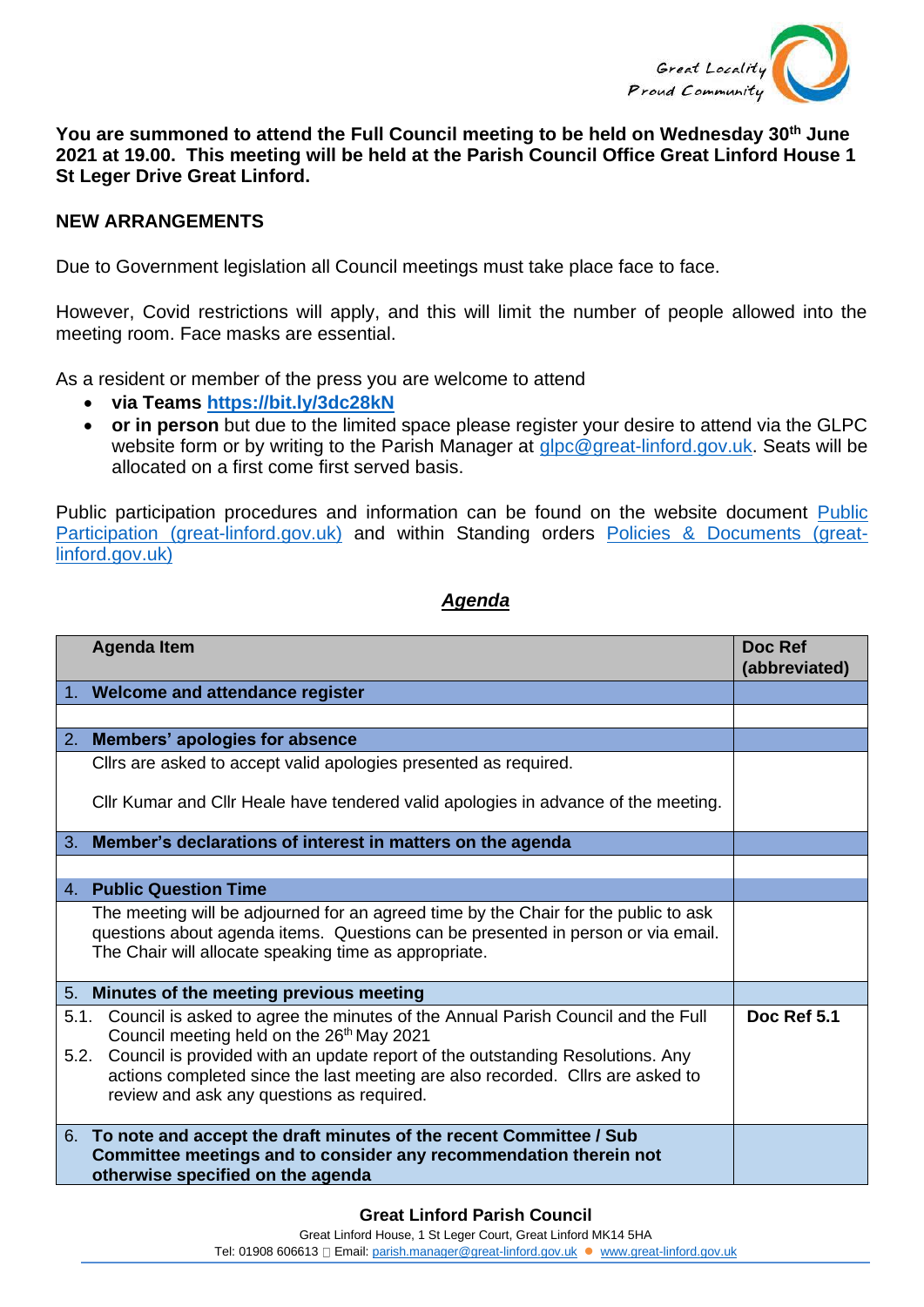

| Cllrs are asked to review the minutes as presented and agree the recommendation/s<br>proposed from the committee / subcommittee. Recommendations to this council<br>meeting are highlighted if they are not already noted as a council agenda item.                                                 |                                           |
|-----------------------------------------------------------------------------------------------------------------------------------------------------------------------------------------------------------------------------------------------------------------------------------------------------|-------------------------------------------|
| <b>Personnel Committee</b> $-14$ <sup>th</sup> June 2021 – recommendations are detailed below.<br>6.1.<br>Community Services Committee - 14th June 2021 no recommendations<br>6.2.<br><b>Finance Governance and Assets Committee</b> $-21^{st}$ June 2021 – the<br>6.3.                             | Doc Ref 6.1<br>Doc Ref 6.2<br>Doc Ref 6.3 |
| recommendations from this meeting are detailed below.<br><b>Planning</b> Subcommittee $1st$ June 2021 – Cllrs are asked to note the minutes<br>6.4.                                                                                                                                                 | Doc Ref 6.4                               |
| there are no recommendations to Council.<br><b>Planning</b> Subcommittee $15th$ June 2021 – Cllrs are asked to note the draft<br>6.5.<br>minutes there are no recommendations to Council.                                                                                                           | Doc Ref 6.5                               |
| 7. Recommendations from Personnel Committee which were reviewed by FGA<br><b>Committee for financial assessment regarding Resourcing.</b>                                                                                                                                                           |                                           |
| 7.1. Personnel Committee proposed to increase resource hours by 25 Ranger hours<br>and 24 Admin hours following a review of council resource against the council<br>objectives. This equates to an increase of £39,604 as an unbudgeted item and<br>will be funded through the 5-year rolling fund. |                                           |
| The FGA committee reviewed the information and agreed the financial<br>implications and monies for the 12-month trial of increased resource hours.                                                                                                                                                  |                                           |
| The detail of this trial will be managed by the PM and the Personnel Committee<br>and reported back to full council.                                                                                                                                                                                |                                           |
| Council is asked to accept the recommendations as made by the two<br>committees.                                                                                                                                                                                                                    |                                           |
| 8. Annual Governance Accounting Report                                                                                                                                                                                                                                                              |                                           |
| Finance, Governance and Asset Committee recommend acceptance by council of<br>the AGAR as required by Standing Orders.                                                                                                                                                                              |                                           |
| 8.1.<br>Internal Auditor's Report - Clirs are asked to note and accept the Internal<br>Auditor's report for the 2020/21 Annual Return. Items about Pensions calculation<br>are to be investigated and reported back to council.                                                                     | Doc Ref 8.1                               |
| 8.2.<br>AGAR Section 1 Annual Governance Statement - It is recommended that<br>Council approve the Governance Statement and, in doing so, accept the<br>Governance report which identifies the further actions required. The Statement<br>should be signed by the Chair and Clerk.                  | Doc Ref 8.2                               |
| AGAR Section 2 Annual Accounting Statements - It is recommended that<br>8.3.<br>Council approve this accounting statement. This should be signed in advance by<br>the RFO. The Chair to sign once approved at the meeting.                                                                          | Doc Ref 8.3                               |
| Explanation of accounting statement variances It is recommended that council<br>8.4.<br>accept the report explaining the variance of the key annual return metrics.                                                                                                                                 | Doc Ref 8.4                               |
| The Balance Sheet, it is recommended that Council accept this statement, which<br>8.5.<br>should then be signed by the Chair and the RFO.                                                                                                                                                           | Doc Ref 8.5                               |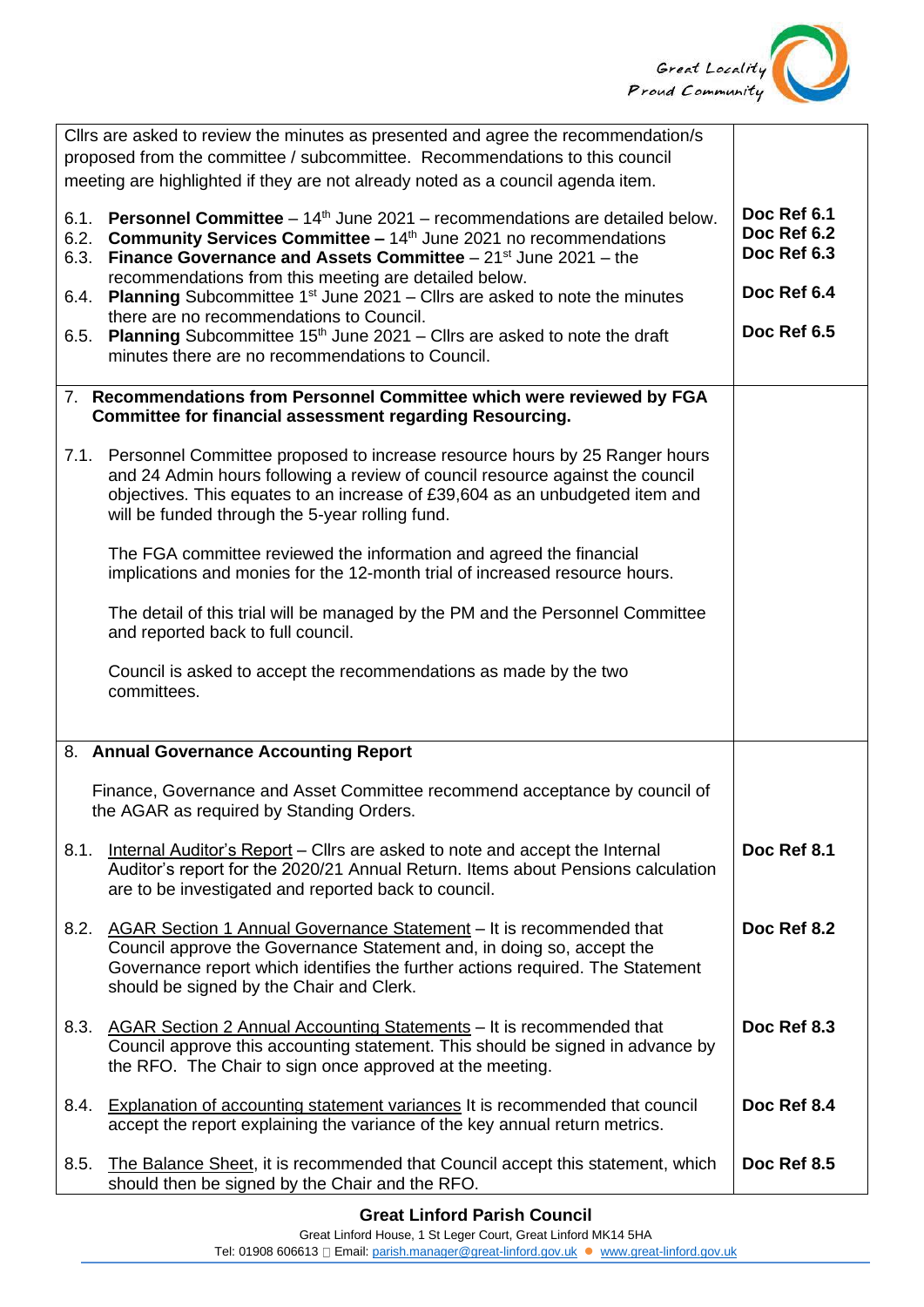

| 8.6. | The Bank Reconciliation, it is recommended that Council accept this statement.                                                                                                                                                                                                                                                                                            | Doc Ref 8.6         |
|------|---------------------------------------------------------------------------------------------------------------------------------------------------------------------------------------------------------------------------------------------------------------------------------------------------------------------------------------------------------------------------|---------------------|
| 8.7. | The end of year report 20/21 it is recommended that council accept the report,<br>agree the carried forward figures totalling £26,988 and note the income and<br>expenditure variances.                                                                                                                                                                                   | Doc Ref 8.7         |
|      | 9. Monthly Financial report                                                                                                                                                                                                                                                                                                                                               |                     |
| 9.1. | Cllrs are asked to review the finance report and the payment scheduled. These<br>have been reviewed by Cllr Widdowson and are recommended for acceptance.                                                                                                                                                                                                                 | Doc Ref 9.1         |
|      | 9.2. Council is asked to note and accept that a donation of £3k has been pledged to<br>the Parish Council. The doner has requested that it be used within the<br>Community Services Programme for events that support and promote well-being.<br>This money will be ringfenced and used with CSC agreement on specific mental<br>health activities GLPC runs or supports. |                     |
|      | 10. Parishes Forum update                                                                                                                                                                                                                                                                                                                                                 |                     |
|      | 10.1. Cllr Widdowson has provided a written report on the parish's forum.                                                                                                                                                                                                                                                                                                 | <b>Doc Ref 10.1</b> |
|      | The major item was MKCs review of the Serco Landscape contract which ends in<br>2023. MKC Officers recently held a workshop to present proposed future<br>options.                                                                                                                                                                                                        |                     |
|      | CIIr Widdowson proposes that a working party should be set up reporting directly<br>to council to consider the implications for GLPCs landscape environment. Ideally<br>there will be representatives from all committees. Meetings with the relevant MKC<br>Officers and other parish councils should be conducted and a report provided to<br>council by September.     |                     |
|      | Slides presented at a recent workshop and notes on the meeting are provided.                                                                                                                                                                                                                                                                                              |                     |
|      | 10.2. Cllr Townsend is the new portfolio holder for Public Realm and Parishes Forum.<br>An email from her is attached for your information.                                                                                                                                                                                                                               | <b>Doc Ref 10.2</b> |
|      | If there are any issues or topics that you would like the Parish Forum to consider,<br>please could you provide details to Cllr Widdowson or Cllr Lawar to ensure they<br>are but on the next agenda.                                                                                                                                                                     |                     |
|      | 11. Community Infrastructure Fund grant - CIF                                                                                                                                                                                                                                                                                                                             |                     |
|      | Cllrs are asked to consider the CIF grant and identify whether any of the existing<br>projects on the workbook could be supported by this grant.                                                                                                                                                                                                                          | Doc Ref 11          |
|      | Cllrs are also asked to consider whether there are any other community initiatives<br>that this Council could support using this grant.                                                                                                                                                                                                                                   |                     |
|      | The grant requires match funding from the parish council up to a maximum of<br>£20k and can be made up of 3 separate projects. In the past GLPC has used<br>such grants to assist with Marsh Drive disabled parking and bike racks,                                                                                                                                       |                     |